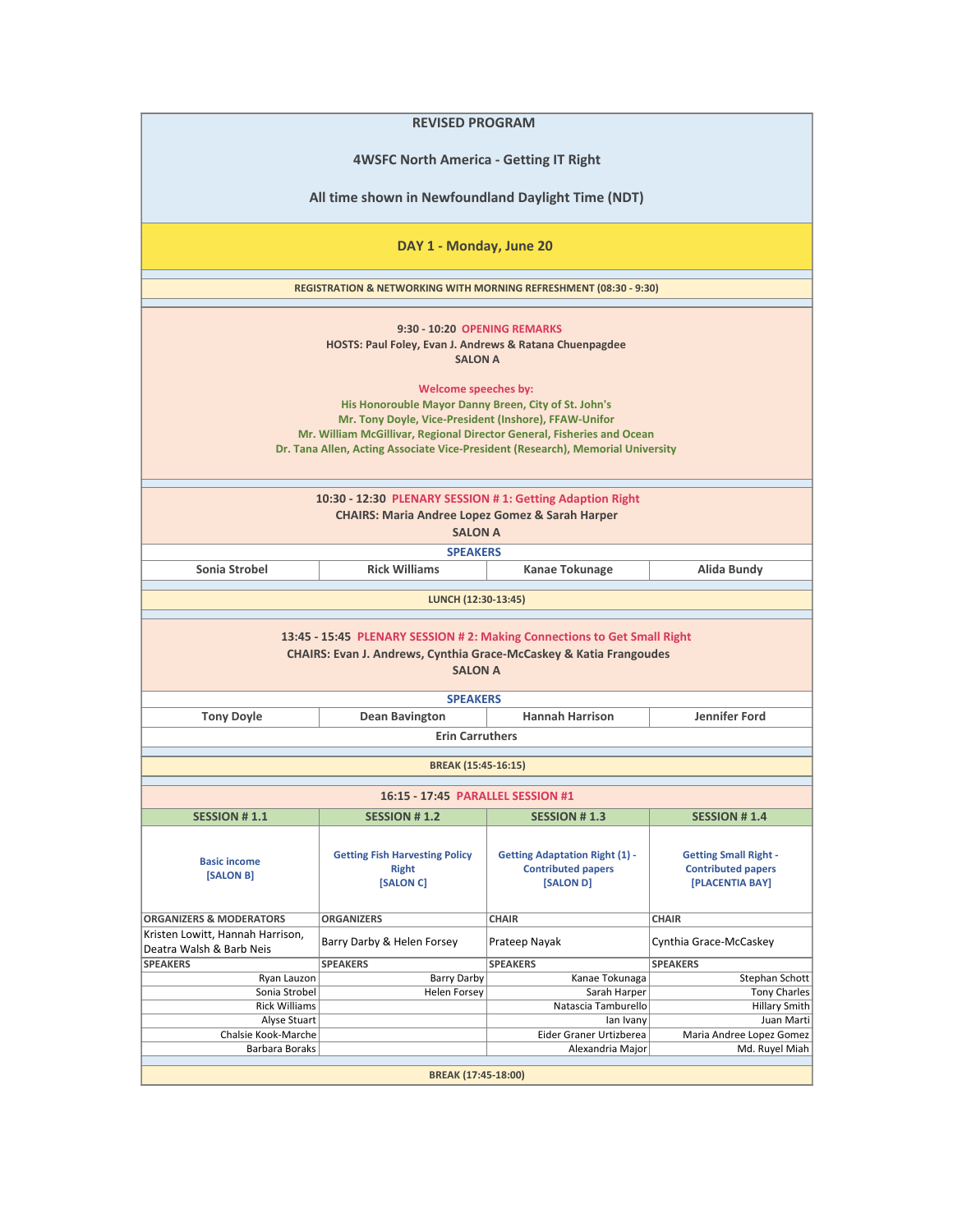| DAY 1 - Monday, June 20                                                                                                                                              |                                                                                                                                                            |                                                                                 |                                                                                     |  |  |  |
|----------------------------------------------------------------------------------------------------------------------------------------------------------------------|------------------------------------------------------------------------------------------------------------------------------------------------------------|---------------------------------------------------------------------------------|-------------------------------------------------------------------------------------|--|--|--|
|                                                                                                                                                                      | 18:00 - 19:30 PARALLEL SESSION #2                                                                                                                          |                                                                                 |                                                                                     |  |  |  |
| <b>SESSION #2.1</b>                                                                                                                                                  | <b>SESSION #2.2</b>                                                                                                                                        | <b>SESSION # 2.3</b>                                                            | <b>SESSION #2.4</b>                                                                 |  |  |  |
| <b>Canada and Japan comparison:</b><br><b>Different but Similar</b><br>[SALON B]                                                                                     | <b>Transitioning from vulnerability to</b><br>viability: Transdisciplinary<br>approaches to getting small-scale<br>fisheries governance right<br>[SALON C] | <b>Getting Governance Right (1) -</b><br><b>Contributed papers</b><br>[SALON D] | <b>Getting Conservation Right -</b><br><b>Contributed papers</b><br>[PLACENTIA BAY] |  |  |  |
| <b>ORGANIZER &amp; MODERATOR</b>                                                                                                                                     | <b>ORGANIZER &amp; MODERATOR</b>                                                                                                                           | <b>CHAIR</b>                                                                    | <b>CHAIR</b>                                                                        |  |  |  |
| Yinji Li & Kimberly Orren                                                                                                                                            | Prateep Kumar Nayak                                                                                                                                        | <b>Susan Squires</b>                                                            | Patricia Pinto da Silva                                                             |  |  |  |
| <b>SPEAKERS</b>                                                                                                                                                      | <b>SPEAKERS</b>                                                                                                                                            | <b>SPEAKERS</b>                                                                 | <b>SPEAKERS</b>                                                                     |  |  |  |
| Jennifer Brenton                                                                                                                                                     | Jessica Blythe                                                                                                                                             | Courtenay E. Parlee                                                             | Evan J Andrews                                                                      |  |  |  |
| <b>Megan Meadus</b>                                                                                                                                                  | Ana Carolina Esteves Dias                                                                                                                                  | Katia Frangoudes                                                                | Alida Bundy                                                                         |  |  |  |
| Jasmine Paul                                                                                                                                                         | Ratana Chuenpagdee                                                                                                                                         | Frédéric Cyr                                                                    | Kayla Hamelin                                                                       |  |  |  |
| Yinji Li                                                                                                                                                             | Derek Armitage                                                                                                                                             | <b>Charles Mather</b>                                                           | Walter Bezha & Grace Martin                                                         |  |  |  |
| Kimberly Orren Discussants                                                                                                                                           |                                                                                                                                                            | Madu Galappaththi<br>Sahir Advani                                               | Poppy Keogh                                                                         |  |  |  |
|                                                                                                                                                                      | Natasha Serrao<br>Bhabishya Khaniya                                                                                                                        |                                                                                 | <b>Tony Charles</b>                                                                 |  |  |  |
|                                                                                                                                                                      | Md. Ruyel Miah                                                                                                                                             |                                                                                 |                                                                                     |  |  |  |
|                                                                                                                                                                      |                                                                                                                                                            |                                                                                 |                                                                                     |  |  |  |
| 19:30 - 21:00: Congress reception @ Delta Hotel                                                                                                                      |                                                                                                                                                            |                                                                                 |                                                                                     |  |  |  |
| DAY 2 - Tuesday, June 21                                                                                                                                             |                                                                                                                                                            |                                                                                 |                                                                                     |  |  |  |
| <b>REGISTRATION &amp; NETWORKING WITH MORNING REFRESHMENT (09:00 - 10:00)</b>                                                                                        |                                                                                                                                                            |                                                                                 |                                                                                     |  |  |  |
| 10:00 - 10:30 DAY 1 SUMMARY<br><b>SALON A</b>                                                                                                                        |                                                                                                                                                            |                                                                                 |                                                                                     |  |  |  |
| 10:30 - 12:30 PLENARY SESSION # 3: Step Zero for Getting Marine Conservation Right<br><b>CHAIRS: Patricia Pinto da Silva &amp; Evan J. Andrews</b><br><b>SALON A</b> |                                                                                                                                                            |                                                                                 |                                                                                     |  |  |  |
|                                                                                                                                                                      | <b>SPEAKERS</b>                                                                                                                                            |                                                                                 |                                                                                     |  |  |  |
| <b>Erica Porter</b>                                                                                                                                                  | <b>Tyler Eddy</b>                                                                                                                                          | <b>Brice Trouillet</b>                                                          | Patricia Clay                                                                       |  |  |  |
| LUNCH (12:30-13:45)                                                                                                                                                  |                                                                                                                                                            |                                                                                 |                                                                                     |  |  |  |
| 13:45 - 15:45 PLENARY SESSION #4: Getting Governance Right<br><b>CHAIRS: Kristen Lowitt, Susan Squires &amp; Prateep Nayak</b><br><b>SALON A</b>                     |                                                                                                                                                            |                                                                                 |                                                                                     |  |  |  |
|                                                                                                                                                                      | <b>SPEAKERS</b>                                                                                                                                            |                                                                                 |                                                                                     |  |  |  |
| <b>Barb Neis</b>                                                                                                                                                     | <b>Madeleine Hall-Arber</b><br><b>Bonnie McCay</b>                                                                                                         |                                                                                 |                                                                                     |  |  |  |
| BREAK (15:45-16:15)                                                                                                                                                  |                                                                                                                                                            |                                                                                 |                                                                                     |  |  |  |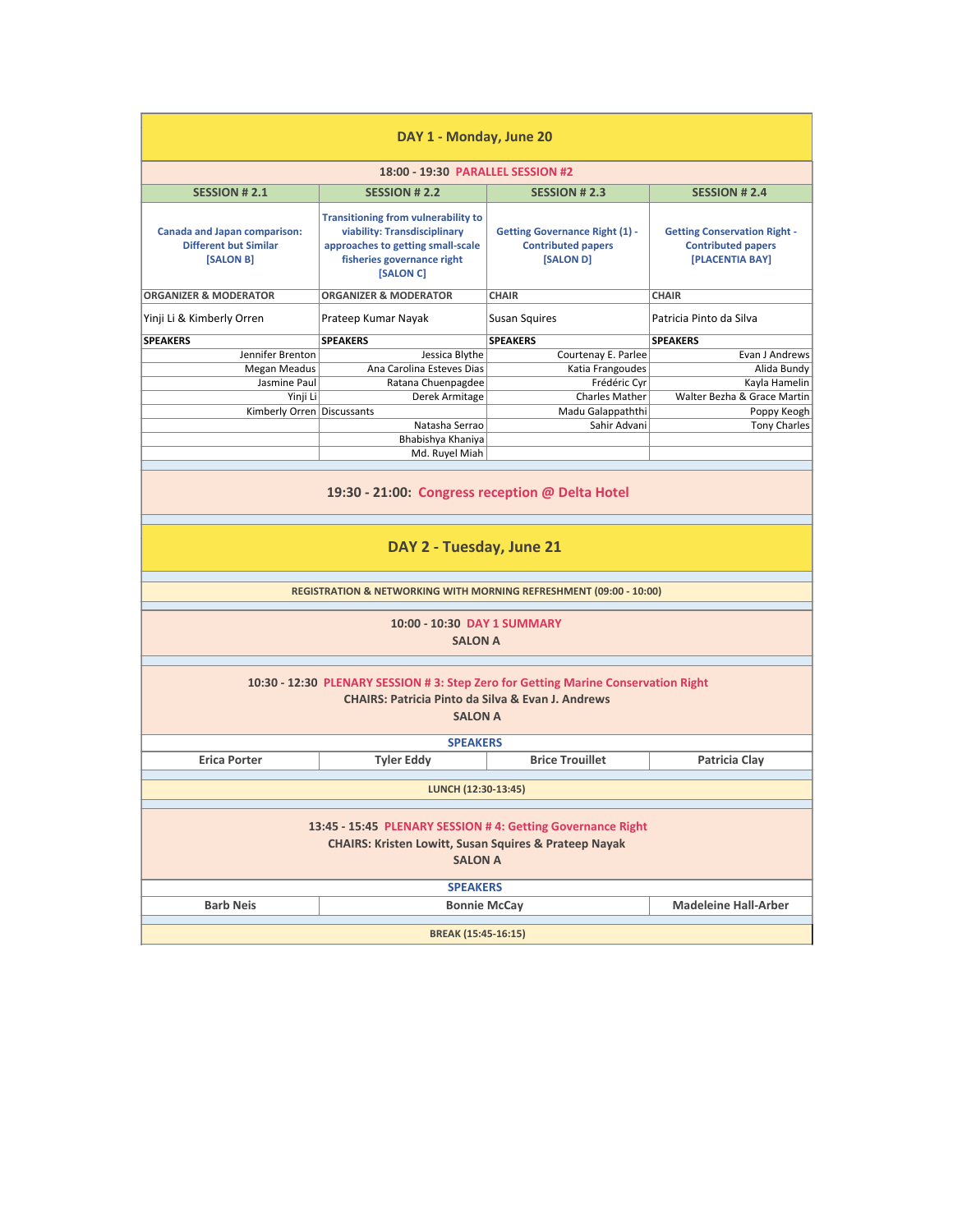| DAY 2 - Tuesday, June 21                                                                                                                                                                                                                                                                   |                  |                                                                                                                            |                                                                                 |                                                                              |                                                                                                             |                                                                               |                                                      |  |
|--------------------------------------------------------------------------------------------------------------------------------------------------------------------------------------------------------------------------------------------------------------------------------------------|------------------|----------------------------------------------------------------------------------------------------------------------------|---------------------------------------------------------------------------------|------------------------------------------------------------------------------|-------------------------------------------------------------------------------------------------------------|-------------------------------------------------------------------------------|------------------------------------------------------|--|
|                                                                                                                                                                                                                                                                                            |                  |                                                                                                                            | 16:15 - 17:45 PARALLEL SESSION #3                                               |                                                                              |                                                                                                             |                                                                               |                                                      |  |
| <b>SESSION #3.1</b>                                                                                                                                                                                                                                                                        |                  | <b>SESSION #3.2</b>                                                                                                        | <b>SESSION #3.3</b>                                                             |                                                                              | <b>SESSION #3.4</b>                                                                                         |                                                                               | <b>SESSION #3.5</b>                                  |  |
| <b>Making co-management work: Case</b><br>studies from Maine's river herring<br>and shellfish fisheries<br>[SALON B]                                                                                                                                                                       |                  | <b>Thinking BIG about Small-Scale</b><br><b>Fisheries in Canada: eBook Launch</b><br>[SALON C]                             | <b>Getting Governance Right (2) -</b><br><b>Contributed papers</b><br>[SALON D] |                                                                              | <b>Getting Aquaculture and Other</b><br><b>Things Right</b><br><b>Contributed papers</b><br>[PLACENTIA BAY] |                                                                               | <b>Illuminating Hidden Harvest</b><br>[Virtual only] |  |
| <b>ORGANIZERS &amp; MODERATORS</b>                                                                                                                                                                                                                                                         | <b>ORGANIZER</b> |                                                                                                                            | <b>CHAIR</b>                                                                    |                                                                              | <b>CHAIR</b>                                                                                                |                                                                               | <b>ORGANIZERS &amp; MODERATORS</b>                   |  |
| Emily Farr & Mike Thalhauser                                                                                                                                                                                                                                                               | Knott            | Evan J. Andrews & Christine                                                                                                | Megan Bailey                                                                    |                                                                              | <b>Charles Mather</b>                                                                                       |                                                                               | Lena Westlund                                        |  |
| <b>SPEAKERS</b>                                                                                                                                                                                                                                                                            | <b>SPEAKERS</b>  |                                                                                                                            | <b>SPEAKERS</b>                                                                 |                                                                              | <b>SPEAKERS</b>                                                                                             |                                                                               | <b>SPEAKERS</b>                                      |  |
| Joshua Stoll<br><b>Bailey Bowden</b>                                                                                                                                                                                                                                                       |                  | Kirsten Bradford<br>Hannah Harrison                                                                                        |                                                                                 | C. Julián Idrobo<br>Hannah Harrison                                          | <b>Taylor Reidlinger</b>                                                                                    | <b>Robin Fail</b>                                                             | Maria del Mar Mancha-Cisneros<br>John Virdin         |  |
| Mike Thalhauser                                                                                                                                                                                                                                                                            |                  | Nathan Stanley                                                                                                             |                                                                                 | Iria García Lorenzo                                                          | Maria Andree Lopez Gomez                                                                                    |                                                                               | Joshua Stoll                                         |  |
| Marissa McMahan                                                                                                                                                                                                                                                                            |                  | Sarah Harper                                                                                                               |                                                                                 | Bhabishya Khaniya                                                            |                                                                                                             | Wilf Swartz                                                                   |                                                      |  |
|                                                                                                                                                                                                                                                                                            |                  | Cailyn Siider                                                                                                              |                                                                                 | Sonia Strobel                                                                |                                                                                                             |                                                                               |                                                      |  |
|                                                                                                                                                                                                                                                                                            |                  | Zaman Sajid<br>Evelyn Pinkerton                                                                                            |                                                                                 | Solmundur Palsson                                                            |                                                                                                             |                                                                               |                                                      |  |
|                                                                                                                                                                                                                                                                                            |                  |                                                                                                                            |                                                                                 |                                                                              |                                                                                                             |                                                                               |                                                      |  |
|                                                                                                                                                                                                                                                                                            |                  |                                                                                                                            | BREAK (17:45-18:00)                                                             |                                                                              |                                                                                                             |                                                                               |                                                      |  |
| 18:00 - 19:30 PARALLEL SESSION #4                                                                                                                                                                                                                                                          |                  |                                                                                                                            |                                                                                 |                                                                              |                                                                                                             |                                                                               |                                                      |  |
| <b>SESSION #4.1</b>                                                                                                                                                                                                                                                                        |                  | <b>SESSION #4.2</b>                                                                                                        |                                                                                 |                                                                              | <b>SESSION #4.3</b>                                                                                         |                                                                               | <b>SESSION #4.4</b>                                  |  |
| <b>Two-Eyed Seeing and fisheries</b><br>governance: The Saugeen Ojibway<br><b>Nation Perspective</b><br>[SALON B]                                                                                                                                                                          |                  | Inspiring new pathways:<br>innovation, network building, and<br>research in community-based<br>seafood system<br>[SALON C] |                                                                                 | <b>Gettng Blue Economy Right -</b><br><b>Contributed papers</b><br>[SALON D] |                                                                                                             | <b>Getting Future Right -</b><br><b>Contributed papers</b><br>[PLACENTIA BAY] |                                                      |  |
| <b>ORGANIZER</b>                                                                                                                                                                                                                                                                           |                  | <b>ORGANIZER &amp; MODERATOR</b>                                                                                           |                                                                                 | <b>CHAIR</b>                                                                 | <b>CHAIR</b>                                                                                                |                                                                               |                                                      |  |
| Ryan Lauzon, Alexander Duncan &<br>Breanna Redford                                                                                                                                                                                                                                         |                  | Joshua Stoll & Sahir Advani                                                                                                |                                                                                 | Sheila Prall-Dillman                                                         |                                                                                                             | Gerald Singh                                                                  |                                                      |  |
| <b>SPEAKERS</b>                                                                                                                                                                                                                                                                            |                  | <b>SPEAKERS</b>                                                                                                            |                                                                                 | <b>SPEAKERS</b>                                                              |                                                                                                             | <b>SPEAKERS</b>                                                               |                                                      |  |
|                                                                                                                                                                                                                                                                                            | Ryan Lauzon      |                                                                                                                            | Sahir Advani                                                                    |                                                                              | Racheal Weymer                                                                                              |                                                                               | Mirella de Oliveira Leis                             |  |
| Alexander Duncan                                                                                                                                                                                                                                                                           |                  |                                                                                                                            | <b>Talia Young</b>                                                              |                                                                              | Syma Ebbin                                                                                                  |                                                                               | Rachael Cadman                                       |  |
| Breanna Redford                                                                                                                                                                                                                                                                            |                  |                                                                                                                            | Sonia Strobel                                                                   |                                                                              | <b>Megan Bailey</b>                                                                                         |                                                                               | Monica Engel                                         |  |
| Christopher Akiwenzie                                                                                                                                                                                                                                                                      |                  |                                                                                                                            | Peter Halmay                                                                    |                                                                              | Sarah Ecolano                                                                                               |                                                                               | Desai Shan                                           |  |
| Jordane Chegahno                                                                                                                                                                                                                                                                           |                  |                                                                                                                            | Kevin Scribner                                                                  |                                                                              | Paloma Henriques                                                                                            |                                                                               | Rob Stephenson                                       |  |
|                                                                                                                                                                                                                                                                                            |                  |                                                                                                                            | Jordan Richardson                                                               |                                                                              | Ian Stewart                                                                                                 |                                                                               | Eranga Galappaththi                                  |  |
|                                                                                                                                                                                                                                                                                            |                  |                                                                                                                            | Joshua Stoll                                                                    |                                                                              |                                                                                                             |                                                                               |                                                      |  |
| 20:30 - 22:30 Movie Night "Lake Superior Our Helper: Stories from Batchewanaung Anishinabek Fisheries"<br>Film Launch to be held at Bruneau Centre auditorium, Memorial University<br>*** Pizzas are provided on the third floor prior to the screening ***<br><b>HOST: Kristen Lowitt</b> |                  |                                                                                                                            |                                                                                 |                                                                              |                                                                                                             |                                                                               |                                                      |  |
| <b>SPEAKERS</b>                                                                                                                                                                                                                                                                            |                  |                                                                                                                            |                                                                                 |                                                                              |                                                                                                             |                                                                               |                                                      |  |
| <b>Kristen Lowitt</b>                                                                                                                                                                                                                                                                      |                  | <b>Charles Levkoe</b>                                                                                                      |                                                                                 |                                                                              | <b>Greg Agawa</b>                                                                                           |                                                                               | <b>Sarah Furlotte</b>                                |  |